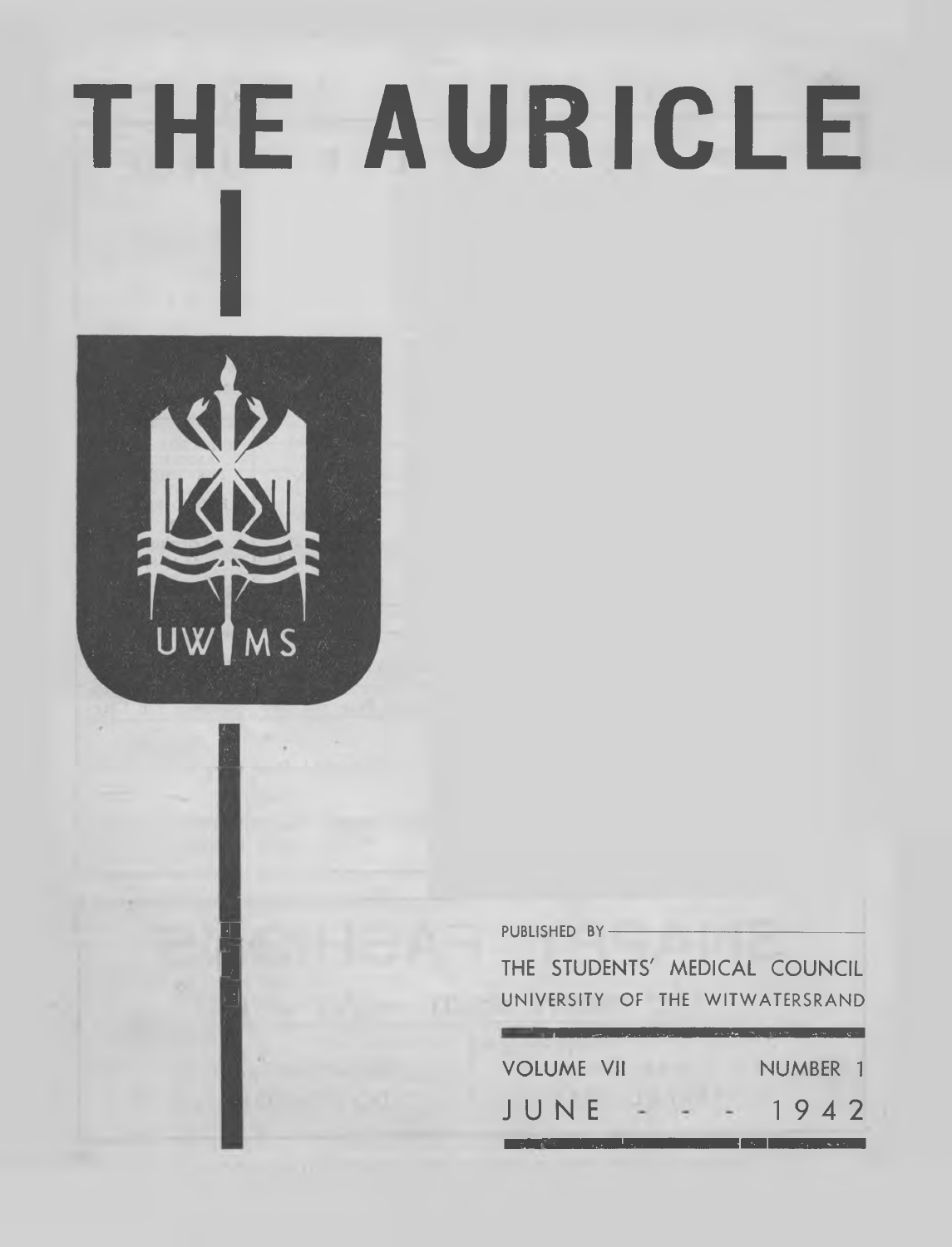

**5 5 , Kotze Street Cr. Beit and Davies Sts. HOSPITAL HILL DOORNFONTEIN**

**TRINITY CAFE, KLEIN STREET— NEAREST THE HOSPITAL**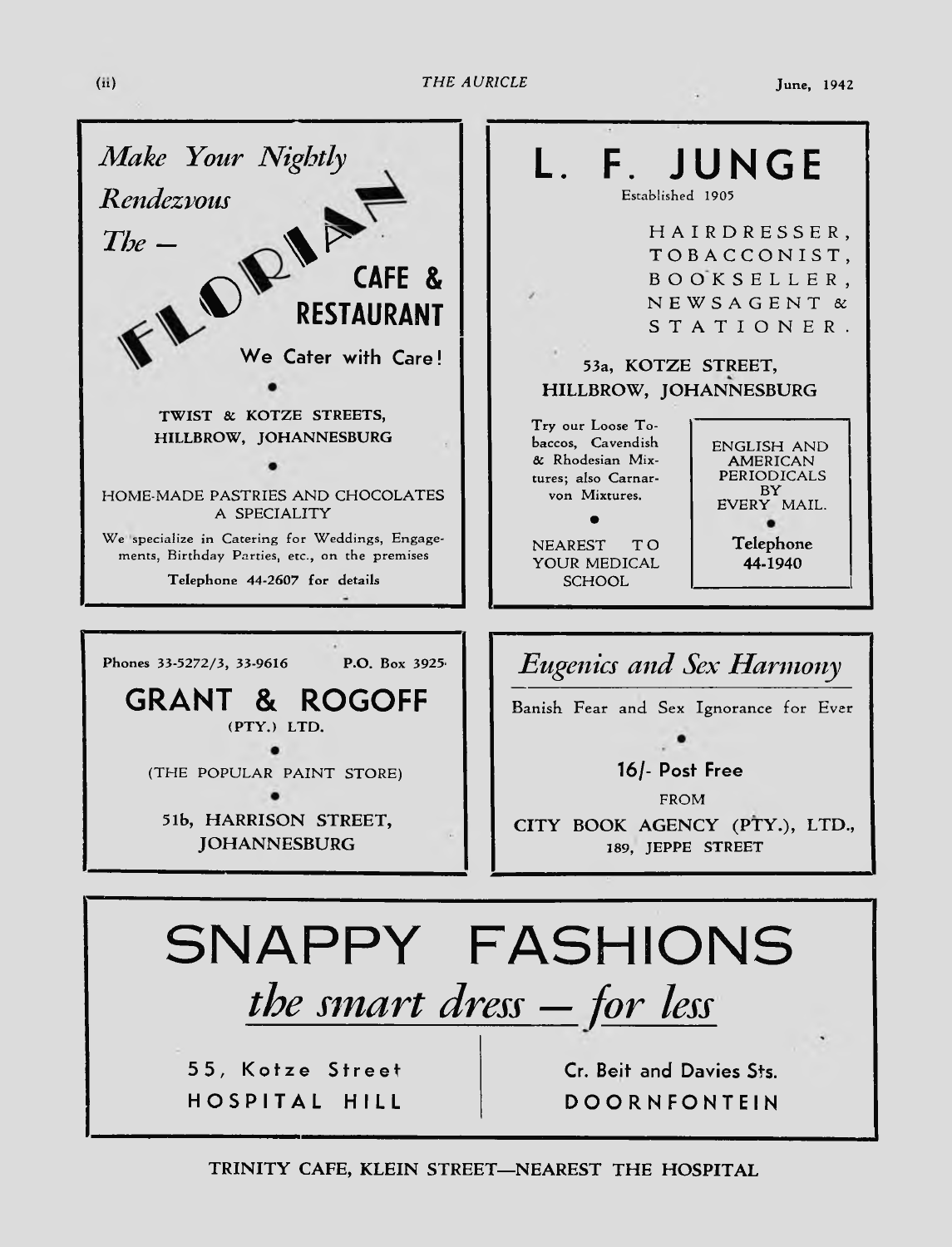## *THE AURICLE*

MAGAZINE OF THE STUDENTS' MEDICAL COUNCIL



"Dean's Message of Goodwill"

**After a year or more of hibernation "The Auricle" has chosen to sprout forth branches anew in the middle of winter. Let us hope that this is no inopportune or unseasonable growth; but like some other winter aggressiveness, of which we have recently had news, it connotes a stable and sturdy, vigour, independant of seasons or reverses.**

**"The Auricle" should be playing so important a part in the life of medical, dental, physiotherapy and nursing diploma students, as well as graduates, that they would regret its appearance less frequently than once every month. Although impracticable during the war, policy shoud be such as to make that practice inevitabe after the war is over.**

## Editorial Opinion

The reappearance of "The Auricle" will, we hope, prove as satisfactory to the general body of students as it was for us to continue the noble work.

The Auricle will endeavour, as in the past, to feature all aspects of student activity and will serve, therefore, as a record of the good as well as well as a critic of the bad. We earnestly hope that we will have very infrequent recourse to our latter task.

"The Auricle will strike a more sober note than was its former custom, but this policy should add to its value as a student mouthpiecce.

These are serious times. While we are the largest faculty in the University our teaching staff is probably the smallest, our individual responsibilities have therefore increased to a large extent. Some months ago our Dean in his.annual address (many of us consider it his greatest) presented the facts of his and our difficulties in their true perspective. The theme remains fresh in our memory. When we consider what is expected of us as members of the profession, we ought to be deeply grateful that we are still in a position to learn our responsibilities to our colleagues, our respected mentors and most important of all, the general public.

We give you now the first of a series of 3 Auricles for 1942.

We trust that in all matters Editorial and business, there will be whole hearted co-operation between the student body and the Editorial Committee.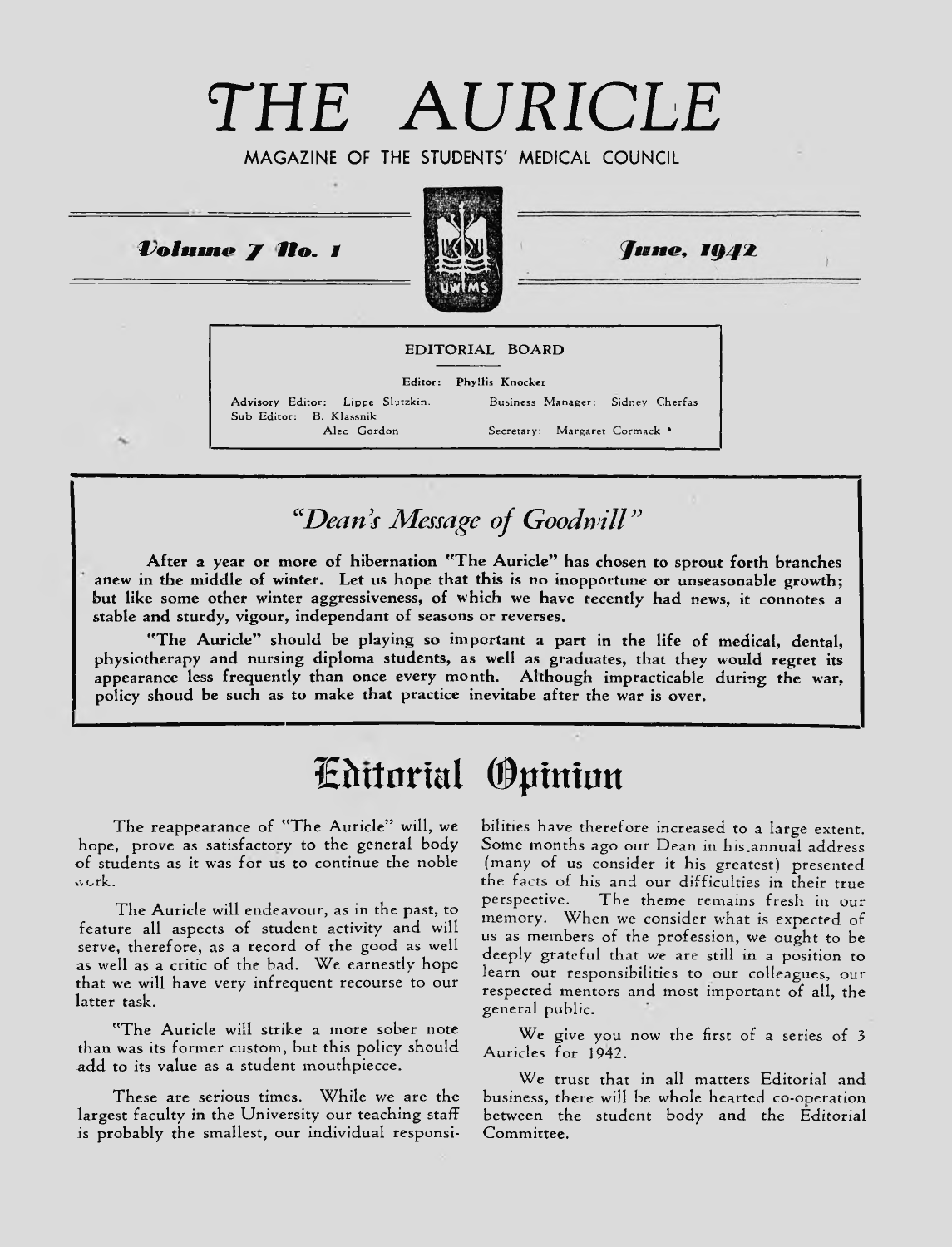## *Nursery School Project*

Joshua, aged two, with the figure of an alderman and a most engaging smile, Hilda a Boticelli cast in bronze; and Seepo, who should surely be possesed of cloven hooves. A host of little brown people, clad in long red nightshirts or white woolly ones if the day is cold, none of them with anything to do.

At home they would be made to help with farm and household chores. At hospital they waste time and youthful energy. No wonder they occasionally fight or weep from utter boredom.

There is at present no place for them to keep what few toys they have; no playroom of any description. Is it not wrong that these small convalescents should have- absolutely nothing to occupy their lively minds and active little bodies? Should they be denied the great adventure of learning something new?

Some enterprising women Students started them knitting, a great joy to the " over-sixes," but useless to the tiny ones. Then came woolly balls and animals; great fun, but merely a hobby, not an occupation.

Matron approached the nursery school authorities. They readily consented to organise a nursery school for convalescent children at the non-European Hospital, if a suitable building could be procured.

For many months no progress was made, as no suitable building could be found. A wooden hut was then secured from the Liberty Cavalcade. When this has been fitted with a floor and windows, and the walls lined, it will make an admirable playroom.

The object is to give these native children a definite occupation, and to teach them to be useful members of the community. The need for educating the tiny child cannot be overlooked.

With the development of occupational therapy has come the realisation of the psychological factor in recovery from disease, and of the need for controlled muscular activity. The nursery school will attend to both of these. It will be of great assistance to the nursing staff as the children will be safe and happy for hours on end.

We have neither funds, equipment nor toys. Will you please help us to give these native children the great benefit of well-trained minds and bodies, and so help to strengthen the rising generation of Bantu people?

Margaret Brawn

## *IT CAME ABOUT*

The other day I am sitting in the Medical School tea room, and meaning no harm, when a character who is known to all as Harry the Horsedoctor ambles in. Now Harry is not a horse, and also he is not a doctor, but he gets his name because he is stronger than a horse, and more cunning than a doctor.

I would like it known to all good citizens, that I wish no truck with this no-good • cheese but I give him a big hello. He has with him a broad who has legs like a Bluthner concert grand piano, a face like an unmade bed and so many gold teeth that I hear it said she sleeps with her head in a safe. In addition she is so crooked that she can walk up a spiral staircase without turning.

Also I am thinking with my Medulla Oblongata and Cerebellum at the same time, what I will say when Harry asks me to lend him a pound for a certainty, when he leads off like this. "Y ou know I have been turfed out of this worthy place of learning on my lugs," I say I am both surprised and sorry to hear that, and I look hurt like my ever-loving doll took poison, but I feel really like it was her mother, and I add there is no justice Harry. But what gives? Upon this he says like this.

"The other day I am not playing poker with the boys across the road, as I am not feeling good, so I go to a lecture and I find a sucker to make up the school. It is at this lecture, that a roll is called and I answer my name and also the name of the sucker who you understand is not there. But the lecturer is a fox, being a lecturer in Forensic and having much to do with criminals, so he asks why I call for the other guy. I say I call because he is blind this round, and that is how it comes about I get hoofed out.

B. Klassnik

### LUMINOUS DIALS

Hands that turn to ticking flywheels Endlessly pointing at nothing For man is but the hand that spin To gyrate in pristine mediocrity.

Dessicated pubs, lachrymose mothers The apparently insuperable squalor of life Whirl in a fiasco of flagitious filth

To leave an epitome of fylfotic rock.

A. Gordon.

## **SUPPORT OUR ADVERTISERS AND MENTION "THE AURICLE"**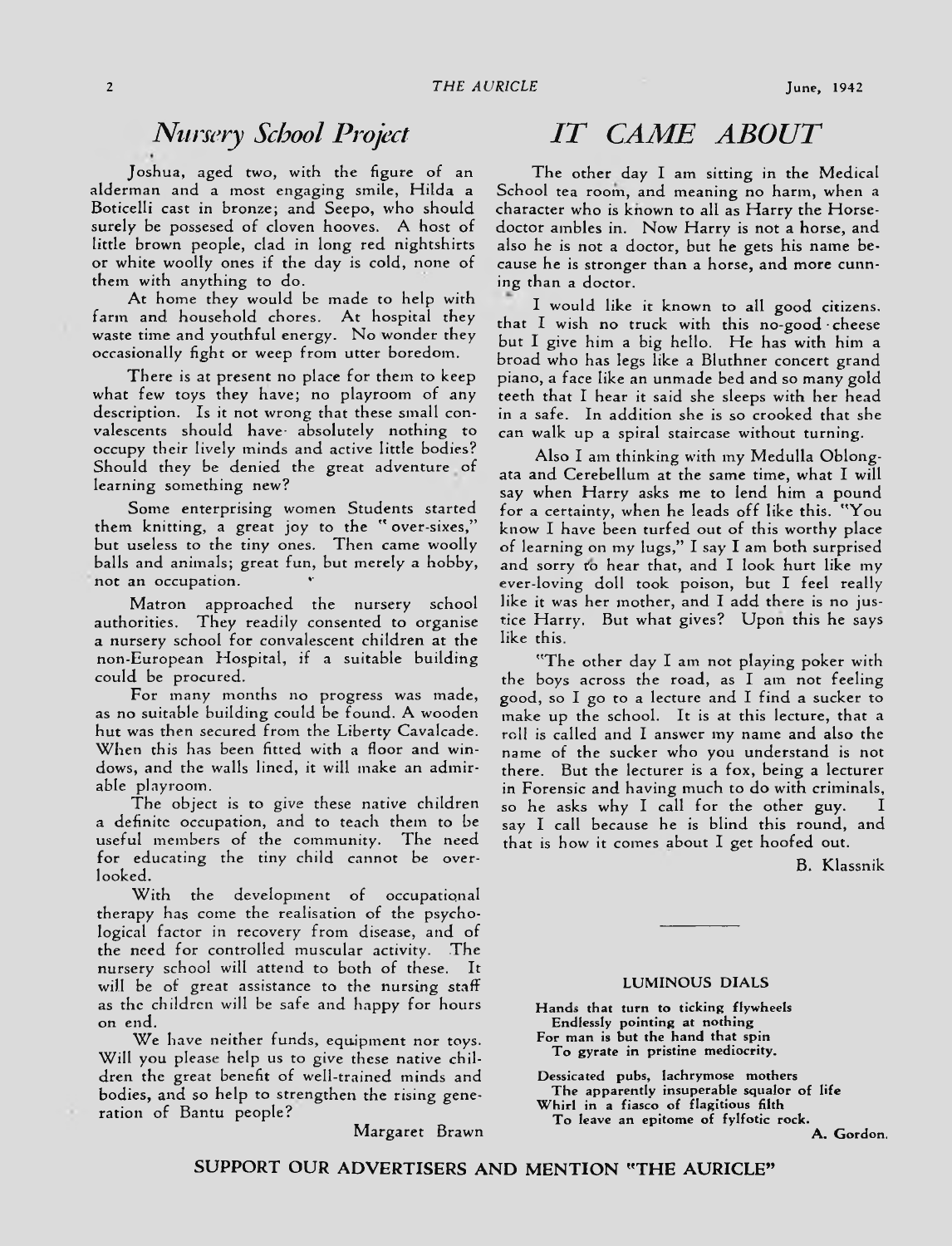June, 1942 *THE AURICLE* 3

## *T HARE*

In 1880 Dr. James Stewart recognised that if the desire for education on the part of the Natives continued to grow, an education of university standard, under Christian auspices, would be essential. At the same time the idea of higher education for the Bantu was very much like a dream and it took a good while for South Africa to summon the courage to change this ideal into a reality.

In November 1904 the inter-colonial Native Affairs Commission was approached. The result was encouraging, for in 1905 they recommended that a central Native institution be established for training Native teachers, and affording an opportunity to give native students a higher education. Later in the same year a convention of Natives from the states of South Africa was held at Lovedale to consider steps that should be taken to carry out its recommendations. As a result of this conference a petition was prepared for presentation to the High Commissioner and the Government of South Africa.

Amongst those to spread propaganda in the years that followed were men like the late the Hon. J. W. Paur, General Sir C. P. Crewe and Senator the Hon. Colonel Stanford.

In 1914 the constitution of the college was finally adopted. The college was formally declared open in 1916 with Dr. A. Kerr, M.A., L.L.D., and Professor D. D. T. Jabawuas as teachers. At that time the four provinces could only send twenty students to the South African Native College. A steady but certain progress has since been made. To-day there are more than two hundred students on the roll, including Indian and Coloured Students.

**Courses now offered are:—**

Masters Degrees in Science and Arts.

Bachelors Degrees in Science, Arts and Law.

Medical Aid Course.

Theological Training for the Clergy.

Pre-medical course — leading to M.B., B.Ch course at Johannesburg, Cape Town and overseas universities.

Other course offered are:—

**Interpreters course.**

**Education and Agricultural diplomas (there is also a BSc. degree in Agriculture) and Matriculation.**

Amongst subjects taught are Latin, English, Dutch, Psychology, Logic, Metaphysics, Ethics, Politics, History, Mathematics, Physics, Zoology, Botany and Chemistry.

The only statistics at present obtainable are those based on matric results up to 1934. They are:-

| Subject<br>Physics and | Candidates | 1920-1924 | Per Cent. Pass Per Cent. Pass<br>1930-1934 |
|------------------------|------------|-----------|--------------------------------------------|
| Chemistry              | 280        | 49.1      | 62.3                                       |
| Mathematics            | 253        | 80 7      | 79.7                                       |
| Botany                 | 126        | 37.5      | 67.4                                       |

The South African Native College has produced graduates since 1923 when the first B.A. qualified at the University of South Africa. Thus from one graduate in 1923 numbers mounted, and in 1941 30 Arts and 15 Science Students qualified. In all 187 graduates have left the college, which is now recognised as a constitutional college. In March this year four new professors were appointed:—

D. D. T. Jabavu, B.A. (London)

C. P. Dent, M.Sc. (S.A.)

D. J. Darlow, B.A. Hons. (S.A.)

W. T. Murdock, B.A. (R.U.I.)

Dr. A. Kerr still directs higher education at Fort Hare..

May Fort Hare continue in the future with the great success it so richly deserves and reach higher peaks and wider fields of education. May the day soon come when every one will have the opportunity of obtaining a university education to benefit his people. Carry on Fort Hare !

W. Nkomo

#### DIS AL

Dis die aar, Dis die spier, Dis die mis, Dis die gier, En 'n knaap wat daar sny En alles ontsier: Dis al.

Dis ou Tony gekom in die twede jaar, Dis 'n senuwee. weg, Dis 'n vloekuiting naar: Dis al.

(Met apoligie aan J.F.C.) R.C.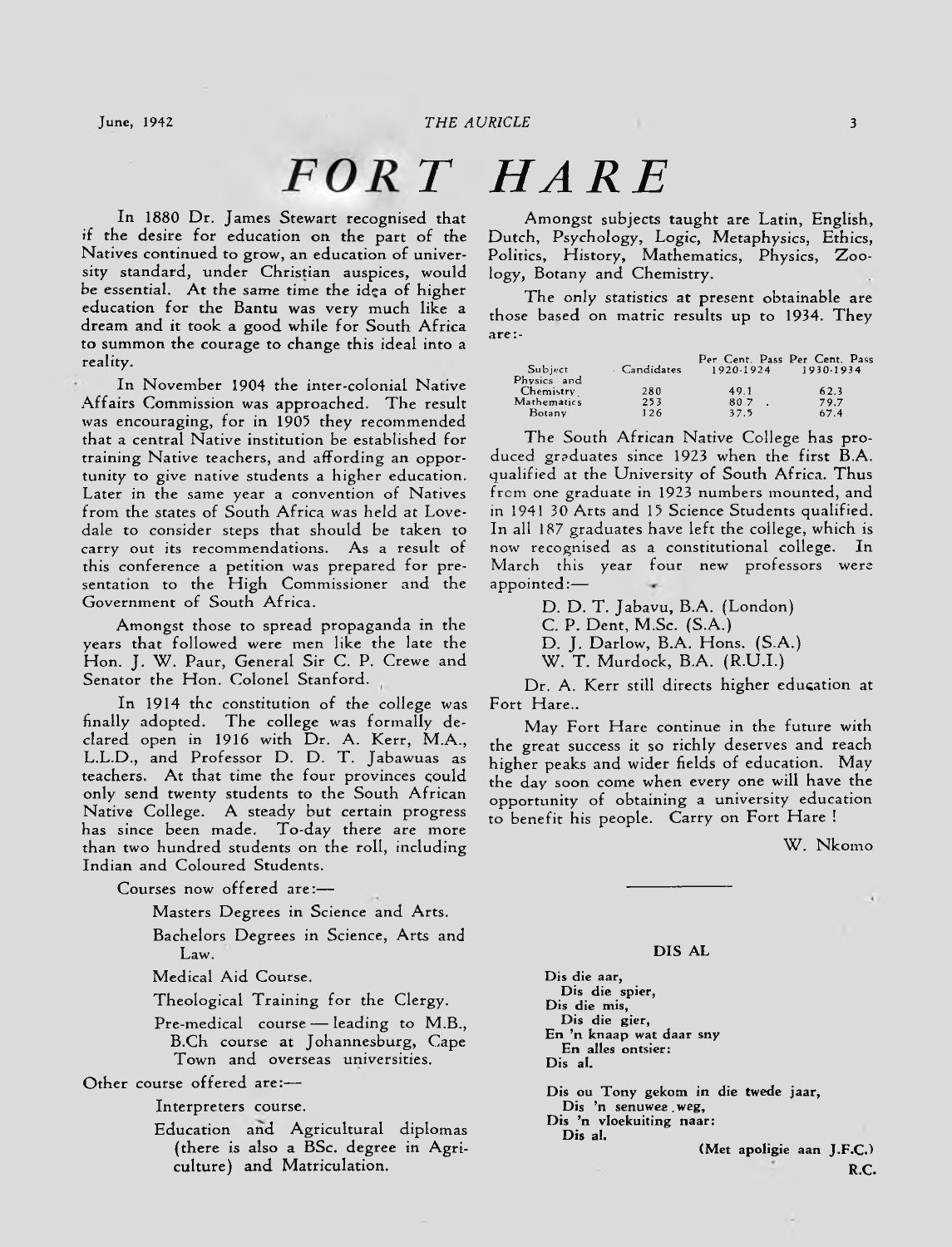## *On the History of Medicine*

Match factories rejoice in some fascinating machinery. There is a whirring contraption into which blank sheets of wood are fed and from which emerge finished matchboxes. As matchboxes they answer their purpose perfectly but they are usless for anything else. It has been the timehonoured custom of the Medical School to emulate this ingenious machine. Every year a number of students are engulfed and some of the complete articles disgorged— complete mechanics of the body.

But the doctor's duty to himself and society is more than just being a competent technician. He has to be a complete human being and an educated man. Indications of an attitude of this nature have come from the second years who have founded a thriving medical history study group under the aegis of the Dr's. Gillman.

Evolution is not just a spent force that has brought us so far and no further. It is a vital vigorous force more active mentally to-day than tver before. We belong to a procession—a pageent, the pageant of humanity. And unless we contribute to the forward movement of that procession our lives have been purposeless. We might just as well never have lived at all. There is mighty sound stuff in the old parade. It has travelled a long way up out of the wilderness. We cannot become orientated in time unless we know that wilderness. Medical History will show us what that wilderness was like as far as our own job is concerned, and only wth that knowledge in our possesion dare we aspire to a formative role in social evolution and scientific advancement.

Arnold Klopper.

sk :!: #

### **DIOGENES CLUB**

The weekly talks arranged by the Diogenes Club have thrown a new light on pressing social and economic problems and have done much to broaden student outlook on these important matters.

Noteworthy amongst the many enlightening speakers that have' addessed the club are:— Sen. Syd Smith (Social Security vs. Private Bankers). Dr. Maurice Shapiro (Co-operative Medicine) Mr. I. Glyn Thomas (Topical Talk). Bishop of Johannesburg (Who Pays for Native Education) Dr. T. W. B. Osborne (Trip to Europe)

Medical Students are showing a growing interest in subjects outside the Medical Curriculum which\* augurs well for the future.

### **WE ONLY HEARD**

That Students want State Hospitalisation no wonder the Hospital Rag was so halfhearted.

That if State Medicine comes there will be a shortage of doctors..

That more Medical Schools and free medical education will remedy this.

That the restriction of numbers in the 1st year can only be condoned on account of lack of accomodation.

That the Students congratulate Dr. Heyns and Dr. Penn on their respective "blessed events."

That you can never tell with the Dramatic Society— they have made over £100 for the Alexandra Health Clinic this year.

That a layman, Mr. R. Currie was the agitator for a new Non-European Hospital.

That C.P.S. is no longer a "thing of the future"

That Dr. Alec Culliner is being congratulated on his recent marriage.

That Professor A. Dighton Stammers has been called to the colours.

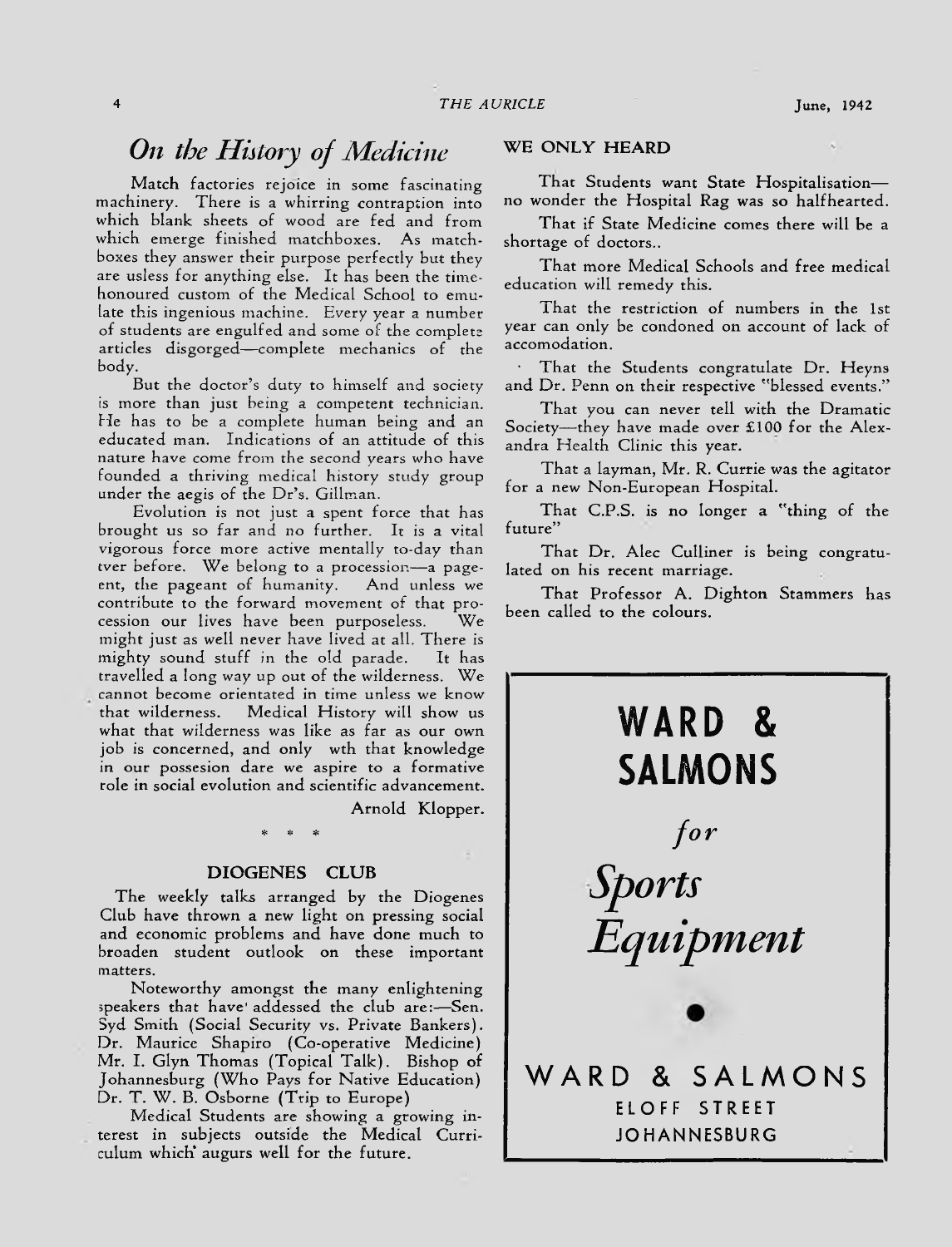## *WITREOUS HUMOR*

### **HAVE YOU MET**

The second-year who thought that meninges of the brain were the pia, the dura and the alma mater.  $\mathbf{x}^*_{i^*} = \begin{bmatrix} \mathbf{x}_{i^*} & \cdots & \mathbf{x}_{i^*} \end{bmatrix}$ 

The bright young thing who thought a virus was something that you switched on.

\* \* \*

The flighty young thing who thought the Frankfort plane was a new type of bomber.

 $x^2$   $x^3$ 

an insecticide.<br>state : state : state : state : state : state : state : state : state : state : state : state : state : state The student who thought that Pellagra was

The student who thought that Rabies were priests and Scabies were a mechanised form of dandruff. \* \* \*

The musical medical who assured us that Ballanitis was a Russian orchestra.

 $\mathbf{r}$ 

 $\frac{1}{12}$ 

**SAYINGS OF THE GREAT**

Dr. H-yn-s.:—Using M.&B. for a Coliform injection is mad— man! its like using a cannon to shoot a bird.

Dr. H-yn-s:— She had a fair amount of M. *&C* B.— I'm sorry to say !

Dr. H-yn-s:— It's so typical that it's rare!

Mrs. K-p-r:— There seems to be a biological tendency for the population to increase!

**J. J.** L-v-n:— Gynaecologists know nothing about rape — practically.

 $i^{\dagger}$ e sis :  $i^{\dagger}_{i}$ e sis :

Reflections on the Ascheim-Zondek test:

Tell me, tell me, little rabbit

Does a fertilized egg my womb inhabit Hurry, hurry, little bunny

This suspense is not so funny

×.

Confirmation of prophylaxis

Its the thing that would relax us.

Sydney Journal

Surgeon (As over hasty father of triplets rushes into confinement ward): "Hey, you can't come in here. You're not sterile.

Father: You're telling me!

Sydney Journal

I know two things about a nurse The second is by far the worse.

Sydney Journal

Why circumsise? ................................................. 'Tis destiny that shapes our ends ............ Rough hew them though we may

\* \*

Sydney Journal

The three ages of man :

Tri-weekly Try-weekly Try-weakly

章 章 章

❖ \* \*

Sydney Journal

A glorious glamourous gigolo Rupured his ligament of Bigelow Which altered his stride From a glimmering glide To rather a ridiculous wriggle-o.

Sydney Journal

1st Old Maid: I hear that Mr...... has to have his tonsils out

2nd Ditto: And he was so fond of children. Sydney Journal  $\circ$   $\circ$   $\circ$ 

A SurgeonLieut. on leave wired his captain that he was about to become a father and asked for an extension of leave until the child was born He received the following reply. "While the captain says while your presence might be necessary at the laying of the keel he sees no reason for your presence at the launching of the ship.

Sydney Journal

## $0 0 0 0$ **— POEM —**

**Jack and Jill went up the hill They each had a dollar and a quarter Jill came down with two dollars and a half Do you think they went up for water?**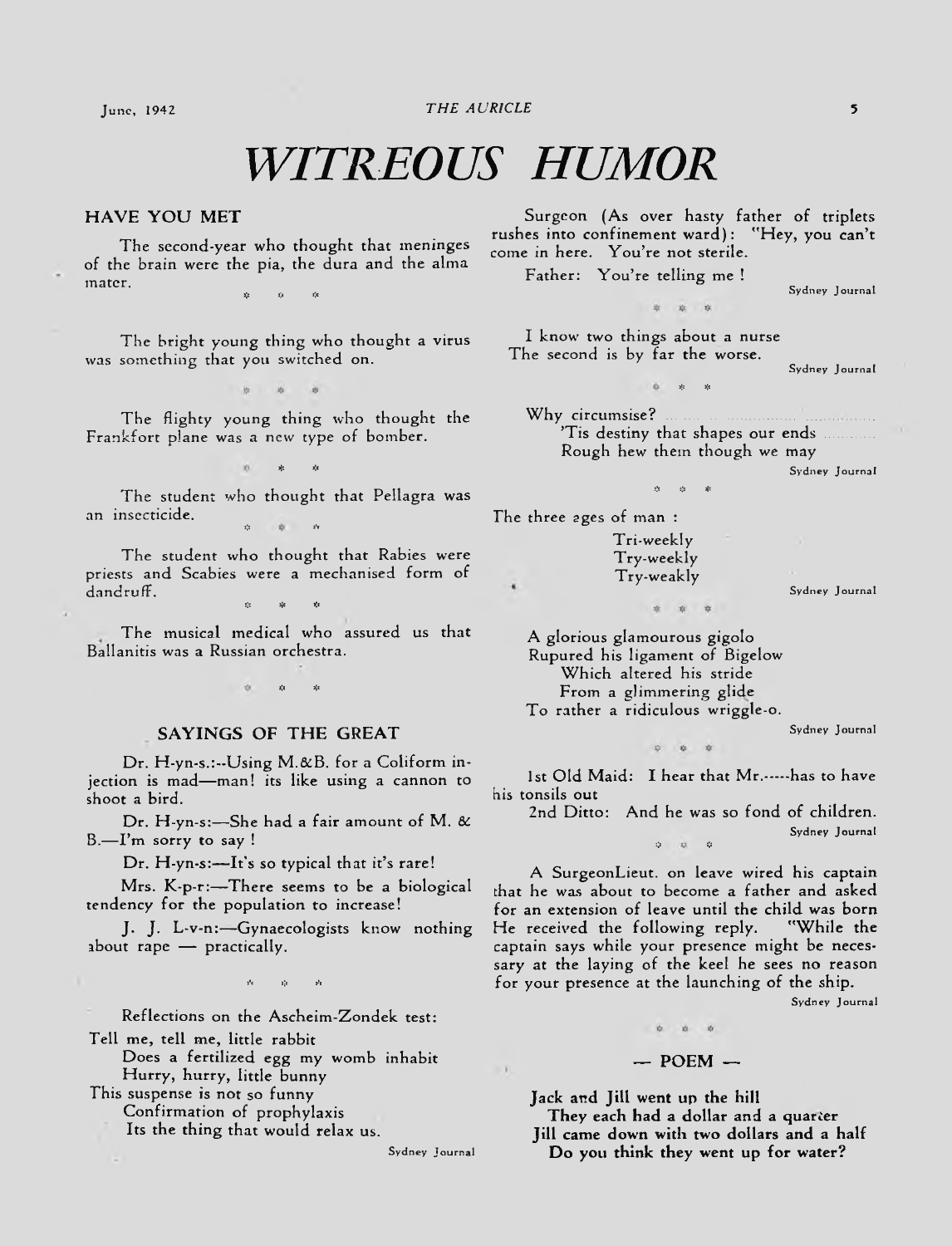6 *THE AURICLE* June, 1942

## *READERS -*

**The opinions expressed by our readers are not necessarily the opinions of the Auricle Readers are invited to contribute letters on any topic of interest.**

The Editor, " The Auricle."

Sir,

W e-are involved in an "all-in" war which I am sure has not been receiving an "all-out" effort from medical students. The training of doctors (at the moment on a very small scale) is an integral part of the war effort. Our aim should therefore be to become technically equipped as soon as possible. How can this be achieved?

The amount of time spent on vacation during the medical course totals almost two years. Whether it is desireable to shorten the coursa by this amount is debatable, but due to the prevailing emergency it would be a considerable gain to train medical men in four years. In the event of such a change being made, to keep up the standard, it would be essential that a certain section of cur student body withdraw their support from African Cons. Theatres for the duration. Time might also be saved by shortening the curriculum.

What can be done now?

Since the S.M.C. is the most effective body we have I suggest that they set about this task in the following manner:—

a) By means of a questionaire, determine whether the student body and staff are prepared to carry out such ascheme.

b) Since some students are dependent on the vacations for earning part of their University expenses, the S.M.C. should ascertain the number in such a position and raise the amount of money normally earned by these students by means of a loan (from the University) to be repaid after the war.

c) Through the available channels placate the Faculty Board to make the necessary change.

I feel that this is a burning question of the day and should receive direct attention from the student body in general and from the S.M.C. in particular.

A. STAKHANOVITE. THE STAKHANOVITE OF THE STAKHANOVITE.

Sir,

As Medical Students our culture is hedged in, "cabinned, cribbed, confined" by M B. 693 and polymorphonuclear leucocytes! From the moment we enter college we plunge into a world of test tubes, corollas and calyxes and thro'out our whole course we are cramped and cut o ff by our specialised studies. Because exams are to be passed, all thoughts of literature, politics, music and art are condemned to the deepest of dungeons. Economics too, to a certain extent psychology, sociology ar.d social science are considered outside our sphere.

Politics decrees whether a student will be allowed to study medicine, where he will be allowed to practice, politics is left to the laity— see how skilfully they have wrecked it. Half the ills of our world are economic ills, brought about by poverty, suppression, malnutrition, and ignorance— what is the use of the Mdcical man's diagnosis when the cure is beyond the patient's means? Psychology too is absolutely essential. How can doctors understand the manifestations of diseased minds, if they lack complete understanding of the normal?

Not only would these courses benefit us in the gift of healing, but they would aid us to become socially minded individuals— leaders of thought and philosophy, competent physicians and surgeons with innate understanding of human nature, human policy and human beings. The pristine gap of knowledge between doctor and layman would be bridged and our profession would attain its former heights.

S. SASH.

"It seems to me unfortunate that in the teaching of Physiology greater use is not made of the wealth of clinical material present in the wards of Hospitals, which could readily be made available. The main facts of the Physiology of the nervous rystem and the ductless glands at any rate, could thus be clearly demonstraed, and the interest of the Student would be aroused when he finds that he is considering in his Physiological studies the same patients that he will have to deal with in his clinical work.

The above passage from Samson Wright ip his preface to "Applied Physiology," points out the importance of practice in relaton to theory. The different nervous diseases could easily be demonstrated by conducted tours through the wards and our interest in Physiology would become more alive.

×.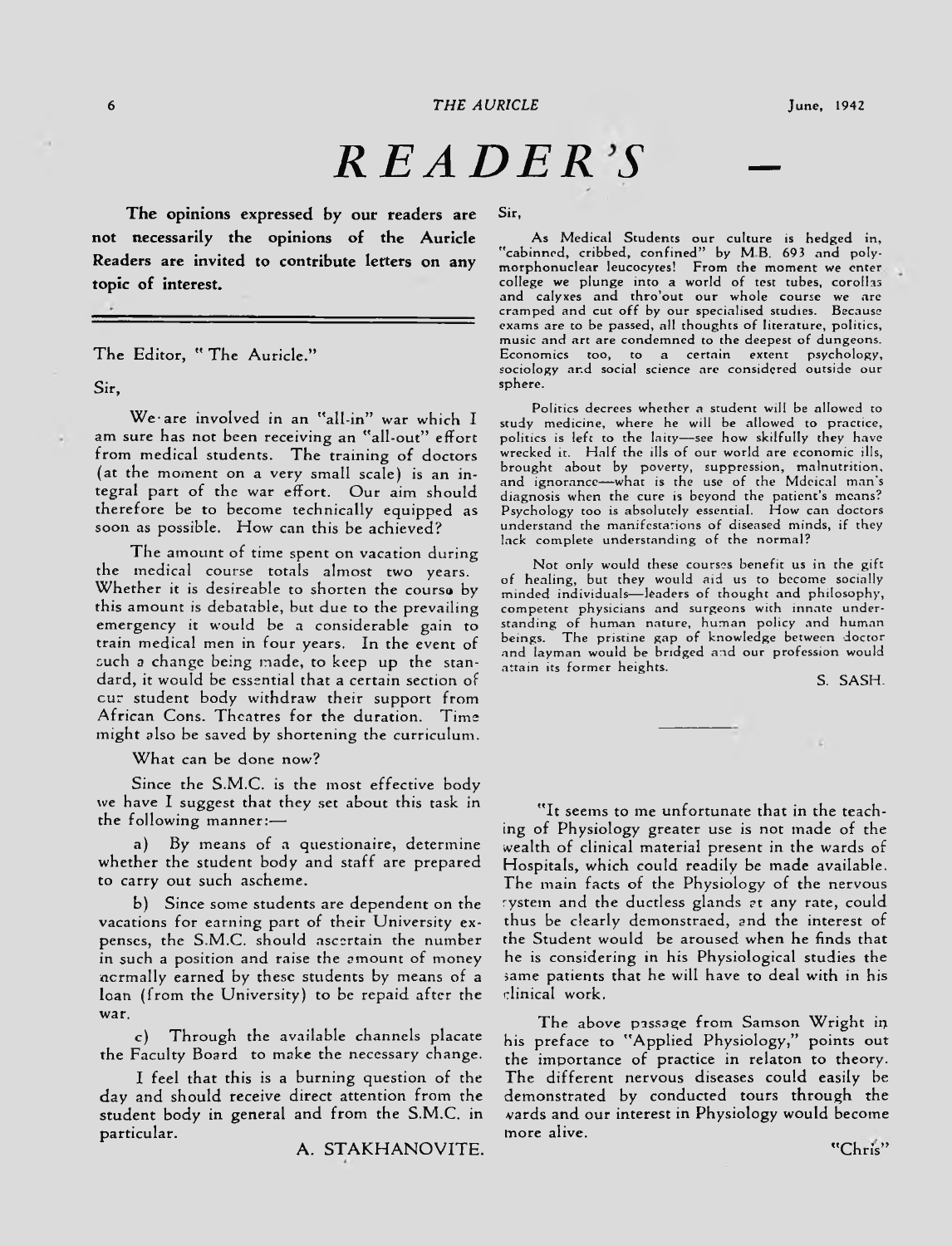Sir,— Numerous authorities have it that the first-year subjects are necessary as a scientific foundation on which we base all other medical knowledge.

There has been some controversy concerning the Botany Course, and the S.M.C. have already considered cutting down the course to six months; this shows that it cannot be a very imperative subject.

My suggestion is that the Botany Course' should be abandoned and in its place Medical Students should be given the opportunity of widening their knowedge in other directions. It should be compulsory that we take some course in our first year which interests us, other than Science, for purely cultural reasons.

To quote Henry E. Sigerist: "General education must continue in the professional schools and must be correlated to the subject of the course. Whatever a man's speciality is going to be, he should be familiar with its history, i'ts sociology, its philosophy. This will by necessity broaden his outlook and increase his usefulness."

> Yours faithfully, M. FEETHAM (1st year Physiotherapy).

Sir,

From the weekly somnambulation of the O.T.A. one would imagine that the Student War Activity was just another irritating course on the Curriculum like Anthropology. The O.T.A. is founded on a certain fundamental base which we dare not, but unfortunately have overlooked; that we are part of an Allied War Machine and as such are expected to do more than merely "play at war." Having achieved the defeat of Fascism, we must be ready to make our contribution to a sane Society.

Most of the present O.T.A. will probably never become Medical Officers (the war cannot last for ever.) Why then train them for these unreal positions which will never materialise. I would strongly recommend that the O.T.A. be divided into two parts. A) consisting of 5th and final year students who will be trained as Medical Officers and B) the remainder of the Students who should be trained purely for local emergency — a Home Front unt who will be responsible, for the organisation and training of the entire Medical Personnel of the C.P. Services and N.V. Brigade. If this scheme is adopted the Medical Students will be making a real contribution to the "All out effort for this all in War."

"W ould Be Recruit"

## *FOR UM*

#### Sir,

What will medicine in South Africa be in 1960 ? Many of us ask ourselves this question possibly because we wonder how we will fit into the picture. We, or some of us at this Medical School, will be amongst the leaders of the Medical Profession in that distant time. Therefore allow me to attempt to give you some idea of the picture..

There are amongst us many honourable conscientious and intelligent men and women. It is to them that we look for improvement in our profession. At the moment many of them are serving their immediate colleagues in a small way on the S.M.C.

Then there are what W oolf refers to as the "Human Cabbages" , by far the largest group, the people who do no harm, but just carry on existing without having any particular purpose in life except, perhaps, not doing any harm. They are the students who, when qualified, will cause no improvement but will not besmirch the name of our profession.

Lastly there are the students who, when they qualify will be very busy avoiding actual punishment in the shape of the South African Medical Council. At the moment their activities at the Medical School are felt by everyone.

#### (continued from previous column)

Where are the students who have not, at some time or other missed a test book, a stethoscope, a scalpel or a If as students these scoundrels cannot refrain from being dishonest, how much more damage can they do as qualified Medical Men. These "snakes in the grass" are the ones who will drag the name of our profession in the mud. It is this group who lead the lay public to mistrust and abuse the Medical Profession.

Therefore, we have a balance of the first group on one side, the undesirables on the other and the "Human Cabbages" as the fulcrum. The moral of this is that every one of us should do all in his power to tip the scale on the side of improvement of Medical Services. "Physician, heal thyself."

Yours faithfully,

John T. Russell

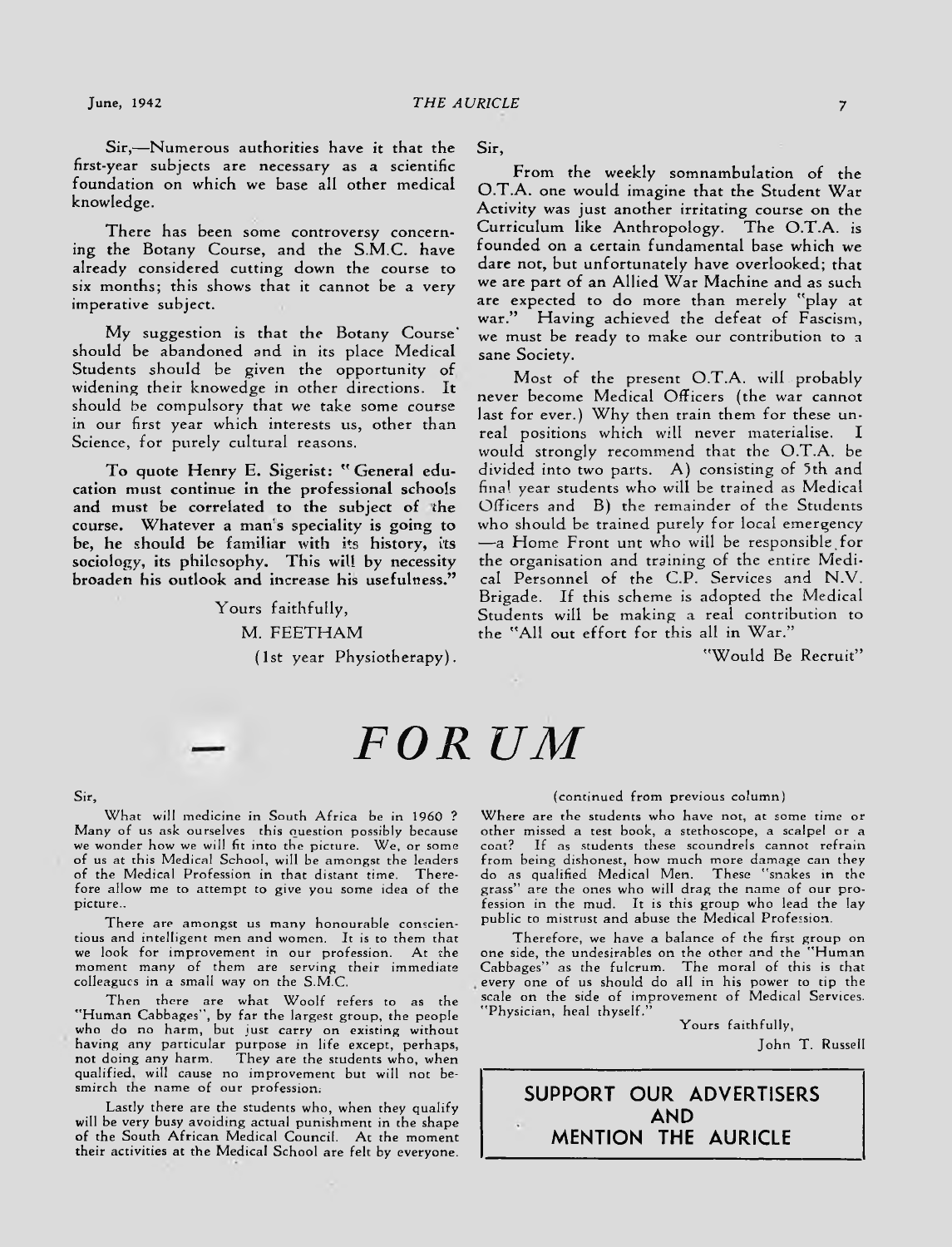8 *THE AURICLE* June, 1942

*BRIGHTER O.P.D.*

Some 5th year students find O.P.D. very boring and uninteresting at times, particularly if called upon to take a history for our chiefs. I would therefore, suggest that the following card system might solve their problems. This scheme is a real "time saver" and no doubt the students will have more time at their disposal to discuss the Dcuble for Friday night, the Staff vs. Students Golf Match, Inter Firm Tennis and such topics.



## **CHEMEDITATION**

Sometimes I sit and think and brood on the calorie value of my food and, placing myself in sad seclusion compute my latent heat of fusion and then, if I'm still feeling bright I take my

temp, in fahrenheit and, making sure I'm in the shade convert it straight to centigrade. Sometimes I have a strong desire to place myself upon the fire and calculate (avoiding cheating!) my apparent loss of weight on heating.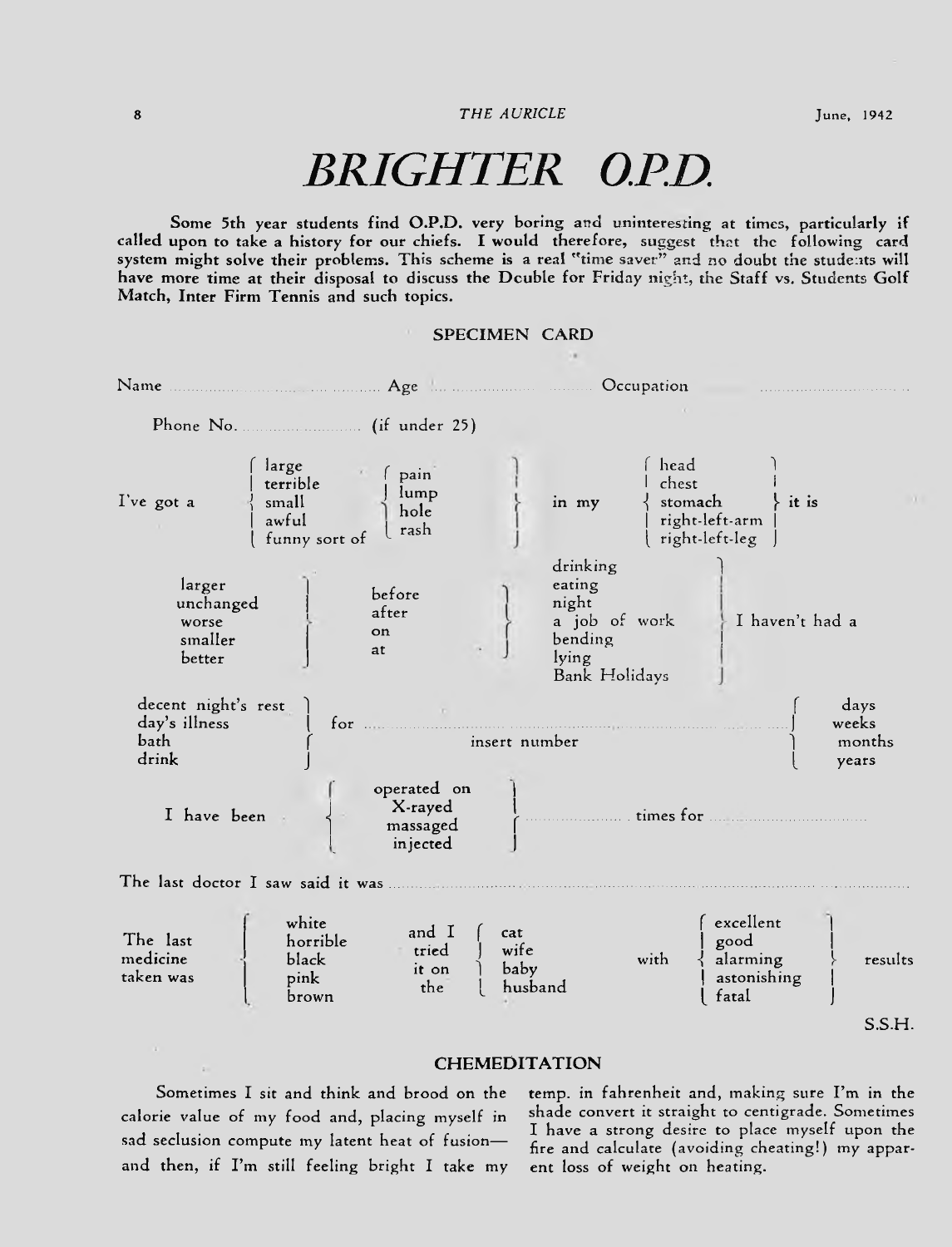## WE SALUTE

Dr. Joseph Gillmah, senior lecturer in Histology, Neurology and Embryology has occupied this position since 1930. While still a 4th year Medical Student he was called upon to undertake the onerous task of reorganising the Histology Department. During the last two years of his course he was burdened with this time-consuming job as well as his ordinary Medical duties.

Dr. Gillman has received world wide recognition for his research on the Physiology of menstruation; the Royal Society and the University made him a grant for the upkeep of his baboon colony. Besides this invaluable work, he has played a most important part in developing certain student activities within the Medical School. He was in large part responsible for the first issue of "The Leech" and acted as editor for several years; he is an active member of the Post Graduate Association and was instrumental in instituting the South African Journal of Medical Sciences.

Perhaps the most significant work which he has done has been to develop the exceedingly active group of young Research workers in the Histology Department who have already made several important contributions to the Medical Sciences; the History of Medicine Group is another student interest which he whole heartedly cultivated.

**Dr. Gillman is deeply conscious of the role which Scientists must play in Society. All his work has been permeated with this ideal. The knowledge that the application of science is prostituted and its advance shackled through the economic system of our present-day society has been the guiding light in his medico-political activities in the field of State Medicine.**

His absence on sick leave is deeply regretted and we hope that his trip to America will prove both beneficial to his health and advantageous to his work.

We salute a most active socially-minded member of our Staff— Dr. Joseph Gillman. .

#### MARA

So duister as die git van 'n sterlose nag So donker as die pit van 'n eeunoe graf So onheilspellend as die bodem van 'n diep oseaan Bruis die lewe in sy waarhcid teen tnenswesens aan.

R.C.

## $STU DENTS - SUPPORTI$

Last year, a clinic was started in a small room at the back of the Wesleyan Church in Fordsburg. Dr. Kloppers kept it going under the most trying conditions; there were no facilities for treatment, not even running water. Medicines given by the hospital and bandages given by the Red Cross were all that he had. The work has now been taken over by Dr. Lopis.

When interviewed Dr. Lopis said:— Most of the people who attended were living on a pension of £3-16-6, of which £1-10-0 was spent on rent Malnutrition and disease resulting from a lowered resistance were rife.

At present a few social science students were investigating circumstances, and in this way an attempt was being made at preventative medicine. The ultimate goal was to build kitchens to provide the correct food for a number of families, cheaply; care for them in respects of ante natal and post natal clinics and provide education in birth control and prevention of disease. This experiment would be of inestimable value. At present free butter was being supplied.

Dr. Lopis said that the idea of the clinic was that it be run by students and that it would afford an excellent opportunity for gaining knowledge, experience with a good chance of research. The university has made a small grant to the upkeep of the clinic, but funds are urgently needed, in this respect students could do as they have done for the Alexandra Clinic. Dr. Lopis ended by saying that there was a good job of work to be done and he would be pleased to see those who were interested.

#### Restaurant Company

## *R O G E R B A C O N*

. I would address one general admonition to all students that they consider what are the ends of knowledge and that they seek it not for pleasure of the mind or contentions or for superiority to others or for profit or fame or power or any of these ingenious things; but for the benefit and use of life; and that they perfect and govern it in charity.

**Report Follows** 

SANTA COMPANY COMPANY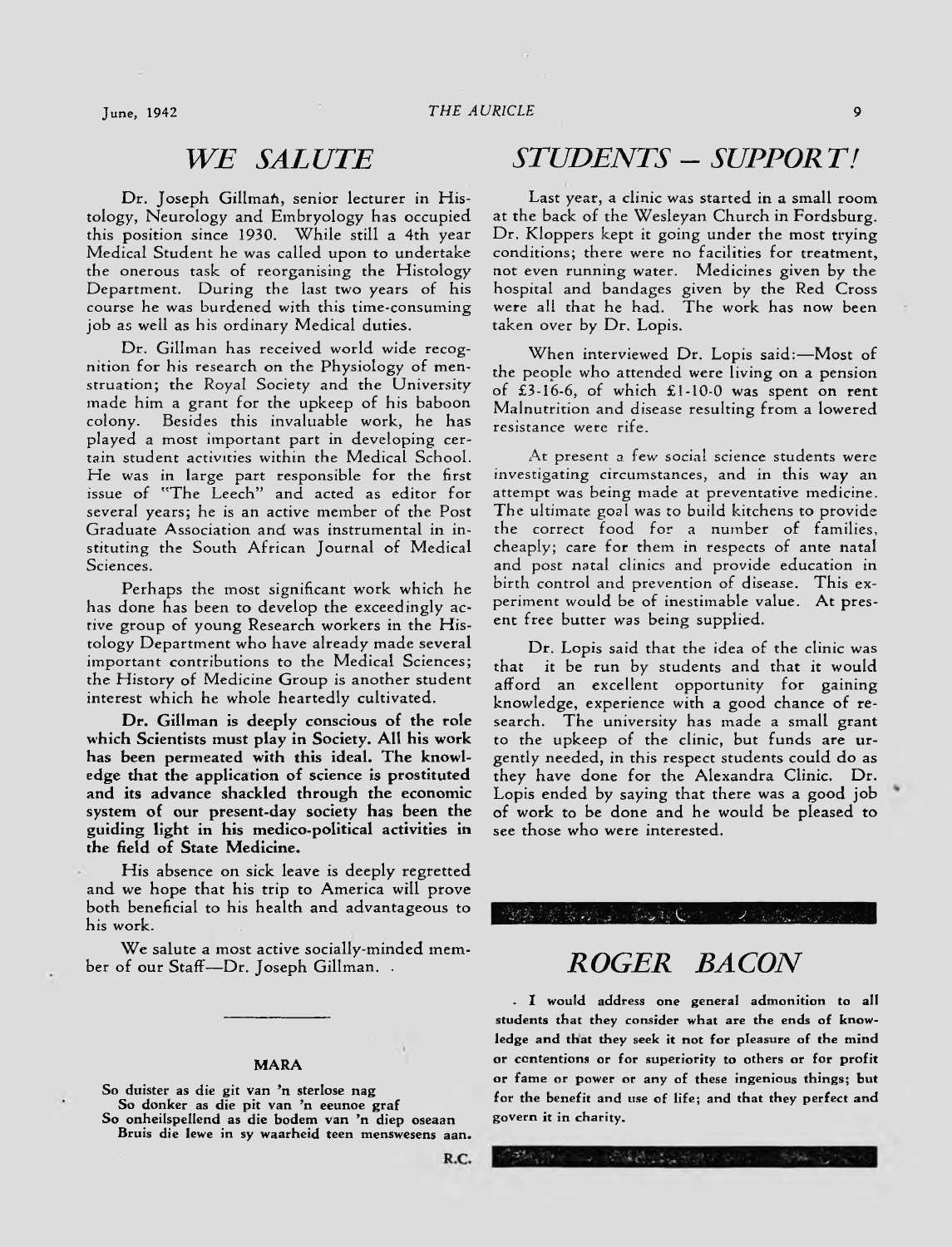### **ATHLETICS**

, Athletics appear to flourish at Medical School. At the recent University Athletic Championships, the Medicals proved themselves superior to the Engineering and Arts Faculties. It is worthy of notice that of the eight titles won by Medical School athletes, six were won by second years. The second year superiority was borne out at the inter-year Medical Sports, when their four title holders, Geoff Fine, Sheepskin du Plessis, Flap Rosen and Hendrick van Heerden, supported by Friedberg, I. Eisenberg, Brink and Krausey, literally walked away from their opponents (notwithstanding the opposition from L. Eisenberg, a sixth year and champion walker) Rosseau saved the third years from too much public criticism with his fine javelin throwing, but the fifth years appear a trifle degenerate.

Our hopes are very much centred on the second years.

Final placings are 2nd years, 49 points; 6th years, 17 points; 1st years, 16 points.

### **HOCKEY**

Although the 1st XI has lost four Transvaal players this year, P. and T. Elliot, A. Swart and Ruth Judge, the standard of play is as high as ever. Medical School is well represented in both 1st and 2nd teams.

**We must congratulate Katherine Greig on her brilliant debut in the Transvaal team and wish her every success.** Anette Bosman is a reliable and steady forward and a concentrated attacker. Judy Judge seems to be missing Ruth; their combined tactics were so extraordinarily good. Mariath Kelly is a great loss to the team she has given up hockey this year.

Of the second team players, Heather Duncan Brown and Barbara Petrie, both newcomers, are proving their worth. It is a pity that Margot Becklake has no time for Hockey, as she was a a great asset to the team. Colleen Coetzee is a competent back. We are glad to see that the first years are turning out to practices so gallantly and expect some fine Hockey for the future.

### **MEN'S HOCKEY**

The Inter-year hockey matches are now being played off and as yet there is no indication as to what year will be victorious.

Medicals are once again prominent in the

## *SPOTLIGHT ON SPORT*

University Club. L. Slutzkin (Chairman), A. E. Kark (Secretary), J. A. P. Smith (Committee) are members of the first team which also includes H. Goldman, S. Bryer and A. Moir (1st year). M. Barry is captain of the 2nd team which includes Trott, Lotzoff, Frame and Ruttenberg.

Although the season is fairly well advanced, novices are still welcome and senior players are prepared to give them the benefit of their knowledge and experience.

### **RUGBY**

The University first XV. swept every team before them in a series of exciting victories. When they played a draw against the strong Diggers team, fans had visions of seeing our team win the league this year. After three league matches, Wits had not yet suffered a defeat. The success of the team placed it for a short period in the first position on the log, but it has suffered ignominous defeats at the hands of Springs and LJnicor. While we sympathise with the team and fans, we venture to express the hope that the team will utilise every atom of playing power to re-occupy and retain log leadership.

**We should also like to congratulate those members who have represented their club for Transvaal. Our Captain, Nick Slabbert, certainly deserved and justified his selection. Congratulations also to Koodoo Wells and D. Meyer.**

### **TENNIS**

The amalgamation of the Men's and Womens' Tennis Clubs this year has proved a great success. Enthusiasm has been shown, particularly among the freshers and freshettes whose standard of tennis is much higher than usual. Four of the freshettes chosen to play in the Freshers v. Seniors Match were Massage Students.

### **GOLF**

Although Inter-Varsity this year has been cancelled, interest in the Golf Club continues unabated. Medical School continues to supply its quota of low handicap men as was shown in the Inter Unit Wit. Command match which was played on May 31st. The O.T.A. team were runners up, an extremely creditable performance considering that 140 players took part. Another interesting match between Staff and Students was won by the Staff.

 $\overline{\phantom{a}}$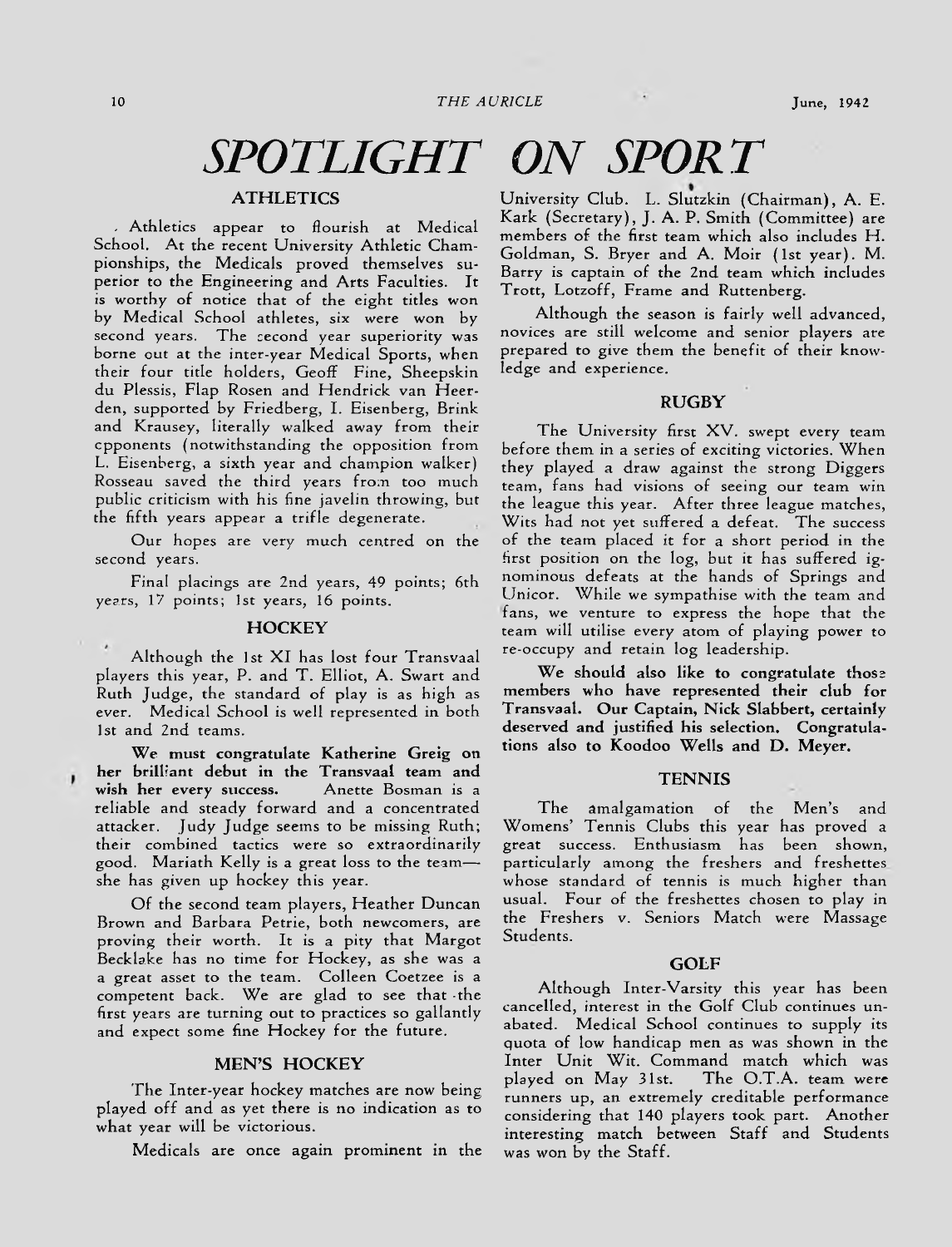June, 1942 **THE AURICLE THE AURICLE** 

## *YOU AND TIME*

### **By L. ISAACMAN**

The time is the same as any other time. I know the people of this generation are different. I know there are more machines, mostly to promote death. The very soil from which agriculture has developed is the same, and so is the time.

Yesterday I awoke at 1.30 p.m. Many would be ashamed to make such a confession. They would say it was a disgrace to human decency to get out of bed so late. But I insist that the time is the same as any other time.

A few weeks ago I wrote examinations. I know I had to apply my rectum to the same chair night after night. So did others. They looked forward to the days when the strain of preparations and writing would be over. They had a poor illusion. I know, because now that the examinations are over the time is the same as any other time.

During the year I fell in love with a young girl. Let' me tell you that I am an indifferent and poor lover. Maybe you think I am a liar; I disagree with you. Now that I am no longer in love with this girl I want to tell you that the time is the same as any other time.

What have 1 said that you don't know? Many who are reading these words will think me eccentric. But I don't think so. I have been trying to tell you that the time is the same as any other time. I have given explanatory stories. They were not intricate— they were simple— so you don't have to look back to them. But then I know you have already done so. You must be wondering how I knew. When you have understood what I have been trying to make clear to you then you will know how I knew.

Are you going away for the Christmas holidays? Of course you are. Don't ask me how I knew because I really don't. I wish I were going. I should like to spend some time at a quiet resort on the coast. I believe my constitution could do with a rest. You are very happy at the prospect of escaping your city friends. You want to meet new faces, but so do your city friends. You believe a new way of life, awaits you. You are thinking of moonlight romance on the surf-ridden beach. The trees behind you will allow you to think you are unobserved. While you are thinking I shall be at peace with myself and my friends, because I know that whether I am at the coast or at my inland home-city the time is the same as any other time.

This morning I walked in the city. Whither I cannot answer. Our city has a municipality which is allergic to deficits. We have traffic cops and robots. A motorist beat a robot. He must have been in a great hurry. Why, I cannot answer. I proceeded and my eyes fell upon a human form crawling along the pavement led by an African child whose allergy to deficits was manifested in rickets. He pushed himself intently, slow and purposeful. People passed him by. Their haste was purposeless. I thought of that stricken human I had just seen. I knew again that the time is the same as any other time.

The other evening it rained. There is nothing I like better than a solitary, slow walk in the rain. Don an old pair of trousers and raincoat and set out. You must try it. There are few people about. You don't look where you are going. You hear the rhythmical crunching of pebbles on the street. You look up. You see a child pushing his father's fruit cart. The father and the child more than make up for the absence of those who have completed their work for the day and are comfortably sheltered in their homes. I think the child is very young. I think of his youth, and my mind recalls the reform acts of the 19th century. Then I know that the time is the same as any other time.

One day you will be an old man. Even though you are not a grandfather your senility will be self-evident to you and to others. When you are an old man you will often stop to speak to children. They will befriend you immediately. You will be happy to answer any questions they might ask. Children ask silly questions, but then you wouldn't know that; and you would not know you were giving childish answers. Your answers will be self-inflicted pleasures. You will not stop to tell these children the truth. They do not know that the time is the same as any other time. You do.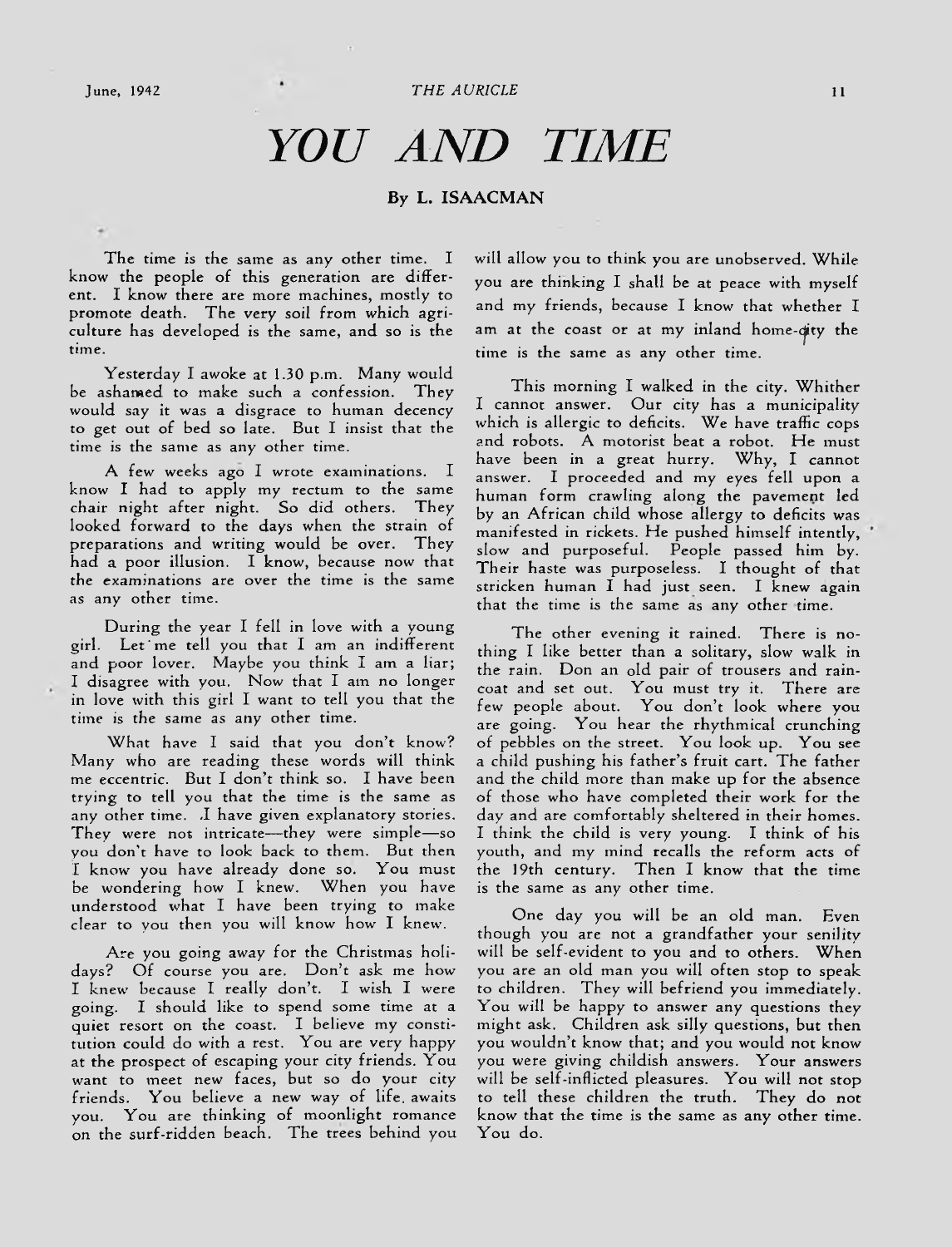## *THE LAST STRAW*

It was a perfect summer's morn with balmy— laden air Professor Dart was feeling well upon a day so fair

This was the very sort of day that braced his inner man

- He swung his car into the gate and met the Suncrush Van
- He jammed his brakes, his tyres screeched, he'd prob'ly halved their lives
- Though warned against these sudden halts, he must when old Nick drives.
- He burst out of his limousine and strode up to the van And with most engaging smile he softly cooed, "My Man"
- But found the cab unoccupied-"just like that sort of fool"
- He left his car just where he'd stopped and leapt into school
- And to the Mecca of Suncrush men he sped with undue haste
- And came upon the manageress who viewed him with distaste
- She was conversing on the phone on who would win the war
- And he disturbed her train of thought by hurtling through the door.
- Before he'd finished sentence one, she cut short his bemoaning
- With "would you mind remaining quiet until I've finished phoning?"
- He grasped the counter for support whilst gibbering with rage
- And she oblivious of his ire continued as the sage.
- At long last she ceased talking— that is on the phone of course ■
- Professor Dart had entertained the hope she might be hoarse
- And he would have the chance to speak— and would that vanman rue it !
- Its good hope springs eternal for again she beat him to it.
- She turned upon him fiercely, in her eye there gleamed a light
- As she said "Are you the Suncrush man who was so rude last night?"
- This insult left him inarticulate and all he cried
- Was "Suncrush van— there in the drive— I've parked there at the side!"
- She looked at him in cold disdain, Her answer sharply blunt,
- "You surely don't expect to bring those bottles through the front
- If but to err was human, then she was doing fine
- Unhappily Professor Dart, was surely notdivine.
- He brought his fist down with a thump— he felt his pounding heart,
- He shrieked "I'M NOT THE SUNCRUSH MAN-I AM PROFESSOR DART!"
- She gaped at him, her look was coy although her eardrums hurt
- "Oh, are you really, now" she said, and she smoothed out her skirt
- "And who are you?" again he yelled-he'd keep her on the hop
- She gaped, in her astonishment her eyes looked round and large
- "Are you perchance the woman who manages this shop?"
- "Oh, no! . . Good Heavens No" she said, "I'M THE LADY IN CHARGE"
- Professor Dart had darted out, he'd sickened of her talk
- And so upset was he he'd done his crocodilian walk;
- He went straight to the lecture room, thus to harangue the class
- "To waste time drinking coffee, tea or cocoa is a farce, But the man who turns to ginger-pops when vital matters pall
- Is just a misery to himself— he's got no brains at all"
- And after several hours his speech to its conclusion ran

"If you would pass out of my class, CUT OUT THE SUNCRUSH MAN!"

It was a sultry afternoon— there'd probably be rain,

Professor Dart was driving home to rest his wearied brain:

He'd had a really rotten day, after that woman's jaw Reviewing his activities he very nearly swore

But in the garden he espied the darling of his heart

"She'd be a lovely woman soon," proudly reflected Dart,

His little daughter scurried up, her greeting thus began

"Oh Daddy, quick, please buy me one THERE GOES THE SUNCRUSH VAN"

P.K.

٠.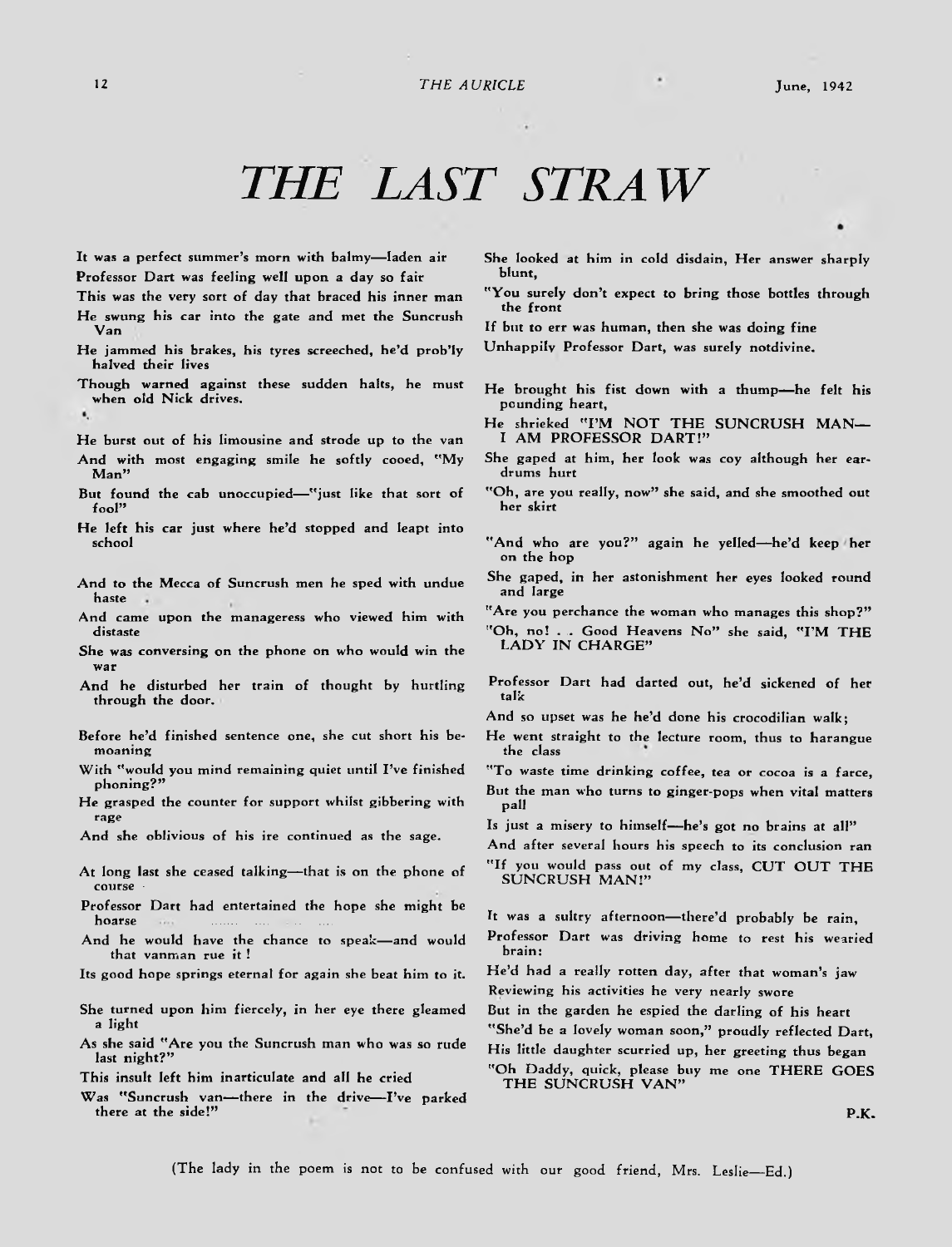

June, 1942 *THE AURICLE* (iii)

## Handel House Branch

CENTRAL NEWS AGENCY, LTD. JOHANNESBURG

We have made arrangements with the principal Medical Publishers of England and America to receive their new Publications by each mail. We carry a large stock of medical books on all sub-ELOFF STREET, jects, and shall be pleased to send you our list.

Postal enquiries receive special attention.

## **P.O. Box 1161 IOHANNESBURG Phone 22-6747**



*Q v*

Bread **Confectionery** 

P. O. BOX 1454, JOHANNESBURG